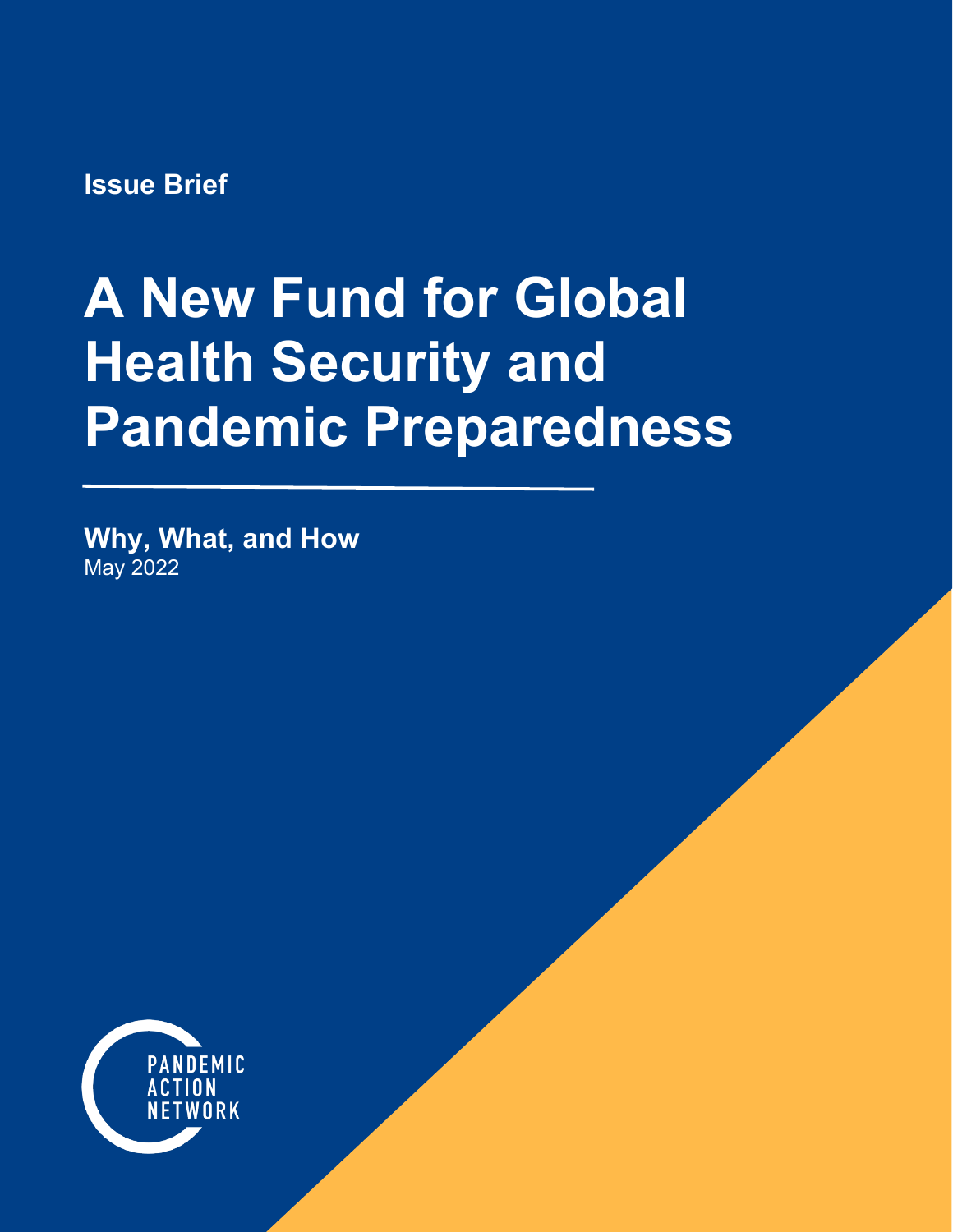# **Overview**

Health experts from around the world have warned for years that countries, regional bodies, and global institutions must invest more in critical capacities to prevent, detect, and respond to epidemic and pandemic threats. In the wake of each global health emergency — from the SARS outbreak in 2003, to H1N1 in 2009, to the 2014 Ebola outbreak in West Africa and now the COVID-19 pandemic — leaders and experts have stressed the need to sustainably invest in and build capacity for health security at the local, regional, and global levels. While the International Health Regulations (IHRs) and Joint External Evaluations (JEEs) encourage capacity building and assess country-level readiness to prevent, detect, and rapidly respond to disease threats, these instruments have not been paired with structural support or sustained financing. Given the legacy of panic-and-neglect funding for pandemics and the crossborder nature of these threats, many countries have not prioritized investments in preparedness, leaving the entire world vulnerable to novel disease threats.

A dedicated new Fund for Global Health Security and Pandemic Preparedness can help fill these critical funding gaps in pandemic preparedness. The aim of this brief is to explain *what* a new fund should do, *why* the world needs it, and *how* it can augment and bolster the existing global health ecosystem.

### **Historical and Current Context**

The current proposal for a Fund for Global Health Security and Pandemic Preparedness builds on a March 2020 call from global health policy experts for a [Global Health Security Challenge Fund](https://media.nti.org/documents/GHS_Challenge_Fund_Concept_Note_FINAL.PDF) to catalyze additional, sustainable financing to close country-identified gaps in health security capacity. As the COVID-19 pandemic swept the globe, the proposal to establish such a dedicated fund gained traction and was championed by the [U.S. Congress](https://www.congress.gov/bill/117th-congress/house-bill/391#:%7E:text=Passed%20House%20(06%2F28%2F2021)&text=This%20bill%20directs%20the%20United,the%20Global%20Health%20Security%20Agenda.) and the [White House](https://www.whitehouse.gov/briefing-room/statements-releases/2021/09/22/fact-sheet-president-bidens-global-covid-19-summit-ending-the-pandemic-and-building-back-better/)**,** [G20 High Level Independent](https://pandemic-financing.org/report/foreword/)  [Panel on Financing the Global Commons \(HLIP\),](https://pandemic-financing.org/report/foreword/) and [Independent Panel for Pandemic Preparedness](https://theindependentpanel.org/mainreport/)  [and Response \(the Independent Panel\).](https://theindependentpanel.org/mainreport/)

In late 2021, G20 leaders heeded the call and established a Joint Health and Finance Task Force to review the proposal and recommend next steps for action. In April 2022, G20 finance ministers and central bank governors [reached consensus](https://www.bi.go.id/en/publikasi/ruang-media/news-release/Pages/sp_2411022.aspx) to establish a new Financial Intermediary Fund (FIF) at the World Bank for this purpose. Next steps are for the World Bank, World Health Organization, interested governments, and other stakeholders to design and agree on the financing priorities, investment modalities, monitoring and evaluation, governance, and accountability structures for the new fund.

## **Fund Priorities and Design**

Strong, country- and regionally-led systems for health security are the bedrock of better preparedness, and country leadership and accountability must be at the core of a new Fund. Priorities should include**:**

• **Close critical gaps in national and regional preparedness, especially in low- and middleincome countries (LMICs),** with a focus on providing funding to build and enhance core systems and capacities that constitute global public goods for preparedness. Country and regional partners